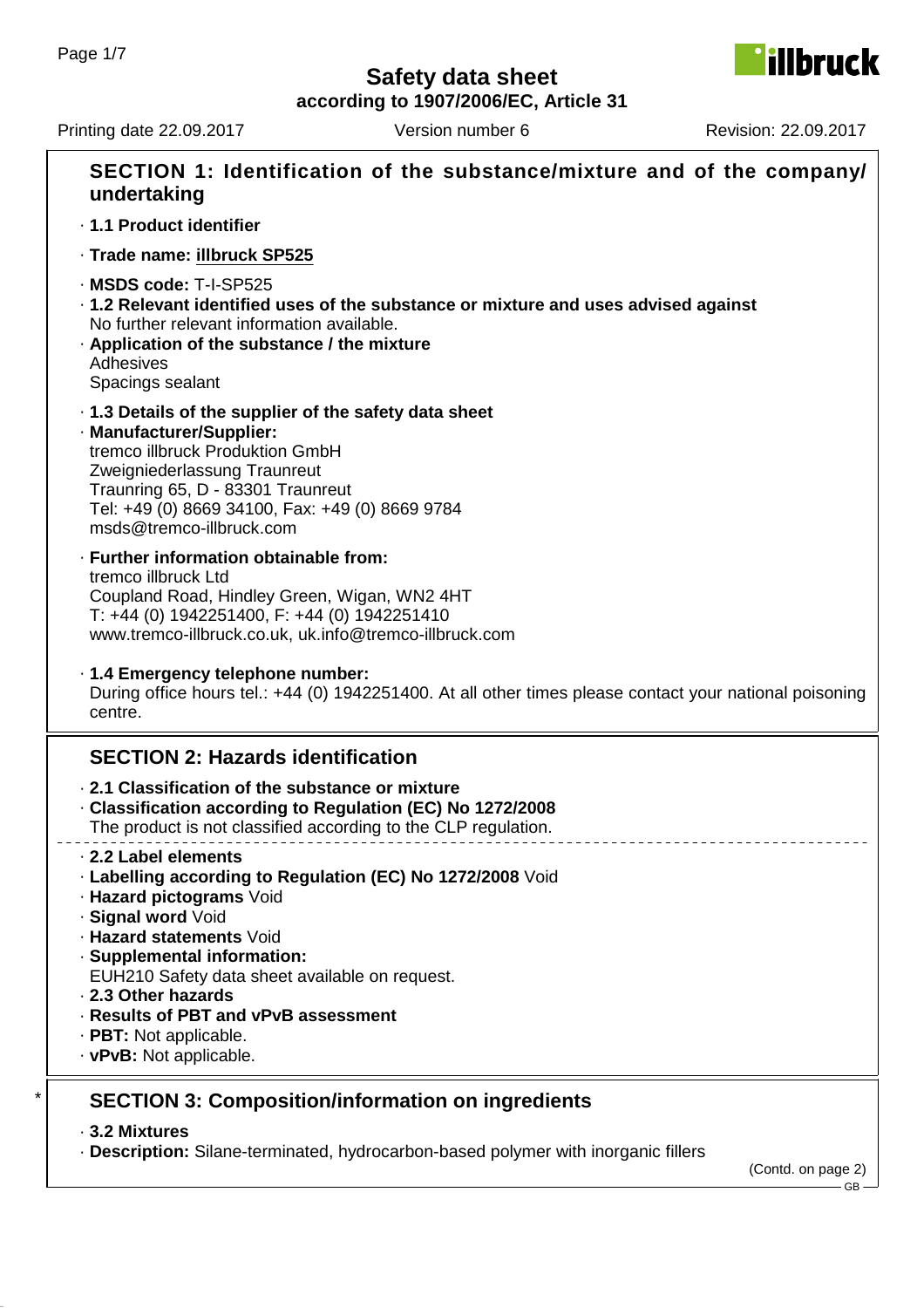**according to 1907/2006/EC, Article 31**

Printing date 22.09.2017 Version number 6 Revision: 22.09.2017

**Trade name: illbruck SP525**

|                                                                                                                                                                                                                                                                                                                                                                                                                                                                                                                                                                                                                                                                                                                                                                                                                                                                                                                                            | (Contd. of page 1)                                                                                                                                                                         |  |  |  |  |
|--------------------------------------------------------------------------------------------------------------------------------------------------------------------------------------------------------------------------------------------------------------------------------------------------------------------------------------------------------------------------------------------------------------------------------------------------------------------------------------------------------------------------------------------------------------------------------------------------------------------------------------------------------------------------------------------------------------------------------------------------------------------------------------------------------------------------------------------------------------------------------------------------------------------------------------------|--------------------------------------------------------------------------------------------------------------------------------------------------------------------------------------------|--|--|--|--|
| · Dangerous components:                                                                                                                                                                                                                                                                                                                                                                                                                                                                                                                                                                                                                                                                                                                                                                                                                                                                                                                    |                                                                                                                                                                                            |  |  |  |  |
| CAS: 28553-12-0<br>EINECS: 249-079-5<br>Reg.nr.: 01-2119430798-28-xxxx                                                                                                                                                                                                                                                                                                                                                                                                                                                                                                                                                                                                                                                                                                                                                                                                                                                                     | di-"isononyl" phthalate<br>$10 - 20%$<br>substance with a Community workplace exposure limit                                                                                               |  |  |  |  |
| CAS: 2768-02-7<br>EINECS: 220-449-8<br>Reg.nr.: 01-2119513215-52-xxxx   H332                                                                                                                                                                                                                                                                                                                                                                                                                                                                                                                                                                                                                                                                                                                                                                                                                                                               | $1 - 5%$<br>trimethoxyvinylsilane<br>Flam. Liq. 3, H226; STOT RE 2, H373; Acute Tox. 4,                                                                                                    |  |  |  |  |
| · Additional information:<br>While curing the following substances are formed and released by a reaction with atmospheric<br>humidity:<br>Methanol (CAS 67-56-1)<br>For the wording of the listed hazard phrases refer to section 16.                                                                                                                                                                                                                                                                                                                                                                                                                                                                                                                                                                                                                                                                                                      |                                                                                                                                                                                            |  |  |  |  |
| <b>SECTION 4: First aid measures</b>                                                                                                                                                                                                                                                                                                                                                                                                                                                                                                                                                                                                                                                                                                                                                                                                                                                                                                       |                                                                                                                                                                                            |  |  |  |  |
| 4.1 Description of first aid measures<br>· General information: Take affected persons out into the fresh air.<br>. After inhalation: Supply fresh air; consult doctor in case of complaints.<br>· After skin contact:<br>Remove from the skin using a cloth or paper. Then clean with water and soap.<br>If skin irritation continues, consult a doctor.<br>. After eye contact: Rinse opened eye for several minutes under running water. Then consult a doctor.<br>· After swallowing:<br>Rinse out mouth and then drink plenty of water.<br>Do not induce vomiting; call for medical help immediately.<br>· 4.2 Most important symptoms and effects, both acute and delayed<br>No further relevant information available.<br>Information for doctor: No further relevant information available.<br>$\cdot$ 4.3 Indication of any immediate medical attention and special treatment needed<br>No further relevant information available. |                                                                                                                                                                                            |  |  |  |  |
| <b>SECTION 5: Firefighting measures</b>                                                                                                                                                                                                                                                                                                                                                                                                                                                                                                                                                                                                                                                                                                                                                                                                                                                                                                    |                                                                                                                                                                                            |  |  |  |  |
| ⋅ 5.1 Extinguishing media<br>· Suitable extinguishing agents:<br>Use fire extinguishing methods suitable to surrounding conditions.<br>CO2, powder or water spray. Fight larger fires with water spray or alcohol resistant foam.<br>5.2 Special hazards arising from the substance or mixture<br>No further relevant information available.<br>· 5.3 Advice for firefighters<br>· Protective equipment: Wear self-contained respiratory protective device.                                                                                                                                                                                                                                                                                                                                                                                                                                                                                |                                                                                                                                                                                            |  |  |  |  |
| <b>SECTION 6: Accidental release measures</b>                                                                                                                                                                                                                                                                                                                                                                                                                                                                                                                                                                                                                                                                                                                                                                                                                                                                                              |                                                                                                                                                                                            |  |  |  |  |
| Wear protective equipment. Keep unprotected persons away.<br>Ensure adequate ventilation.                                                                                                                                                                                                                                                                                                                                                                                                                                                                                                                                                                                                                                                                                                                                                                                                                                                  | ⋅ 6.1 Personal precautions, protective equipment and emergency procedures<br>. 6.2 Environmental precautions: Do not allow to enter sewers/ surface or ground water.<br>(Contd. on page 3) |  |  |  |  |

GB

# **illbruck**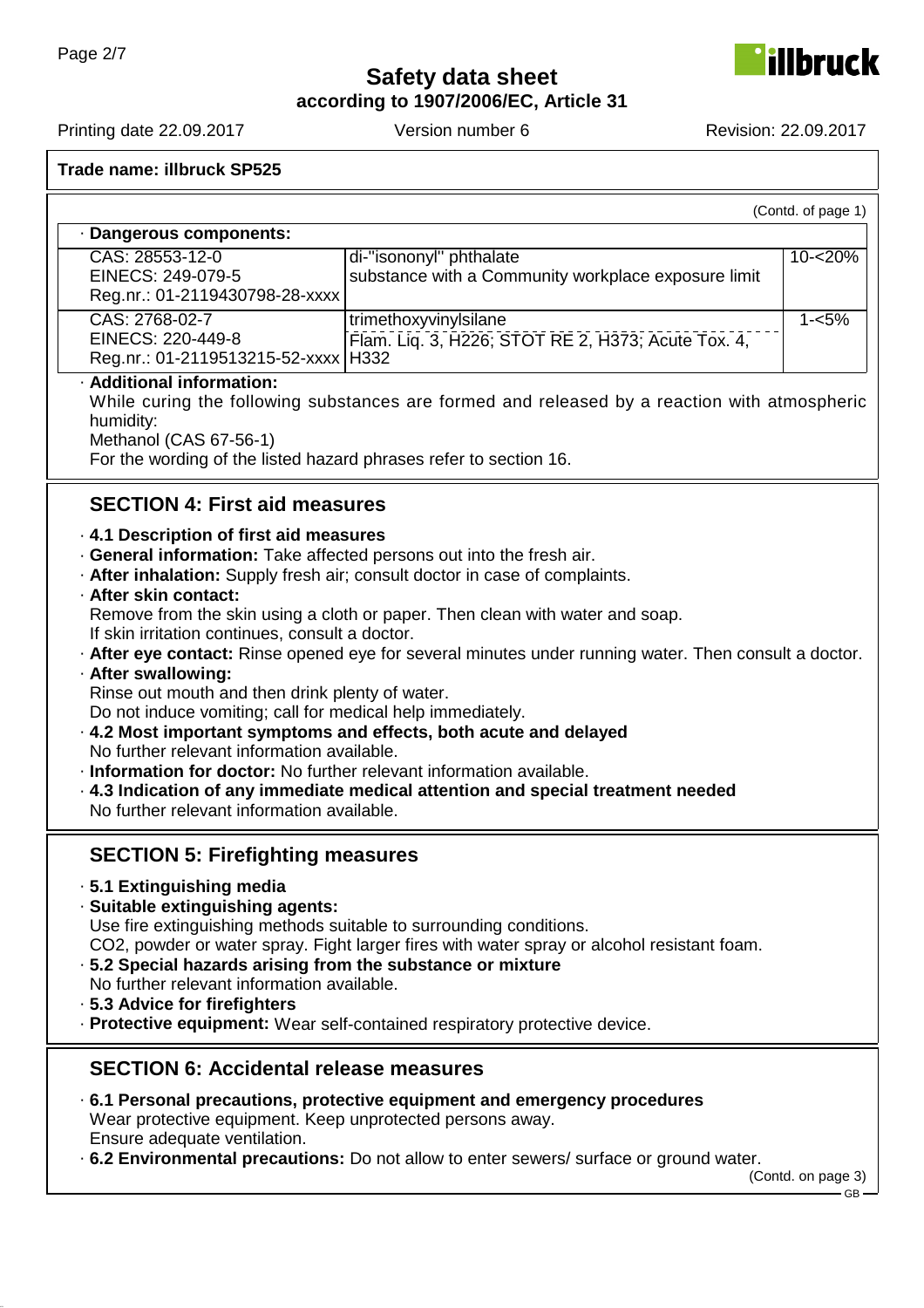**according to 1907/2006/EC, Article 31**

lhru*c* k

Printing date 22.09.2017 Version number 6 Revision: 22.09.2017

| Trade name: illbruck SP525 |  |
|----------------------------|--|
|----------------------------|--|

(Contd. of page 2) · **6.3 Methods and material for containment and cleaning up:** Ensure adequate ventilation. Pick up mechanically. Dispose of the material collected according to regulations. · **6.4 Reference to other sections** By a reaction with atmospheric humidity by-products are released. See chapter 8. **SECTION 7: Handling and storage** · **7.1 Precautions for safe handling** Ensure good ventilation/exhaustion at the workplace. · **Information about fire - and explosion protection:** No special measures required. · **7.2 Conditions for safe storage, including any incompatibilities** · **Storage:** · **Requirements to be met by storerooms and receptacles:** No special requirements. · **Information about storage in one common storage facility:** Not required. · **Further information about storage conditions:** Store in cool, dry conditions in well sealed receptacles. Protect from heat and direct sunlight. · **7.3 Specific end use(s)** No further relevant information available. **SECTION 8: Exposure controls/personal protection** · **Additional information about design of technical facilities:** No further data; see item 7. · **8.1 Control parameters** · **Ingredients with limit values that require monitoring at the workplace: 28553-12-0 di-''isononyl'' phthalate** WEL Long-term value: 5 mg/m<sup>3</sup> · **Additional Occupational Exposure Limit Values for possible hazards during processing:** While curing the following substances are formed and released by a reaction with atmospheric humidity: Methanol (CAS 67-56-1) · **Additional information:** The lists valid during the making were used as basis. · **8.2 Exposure controls** · **Personal protective equipment:** · **General protective and hygienic measures:** The usual precautionary measures are to be adhered to when handling chemicals. Keep away from foodstuffs, beverages and feed. Wash hands before breaks and at the end of work. Avoid contact with the eyes and skin. Do not eat, drink, smoke or sniff while working. · **Respiratory protection:** Not necessary if room is well-ventilated. Use suitable respiratory protective device in case of insufficient ventilation. Filter AX · **Protection of hands:** Not required. · **Material of gloves** Not applicable. · **Penetration time of glove material** Not applicable. (Contd. on page 4)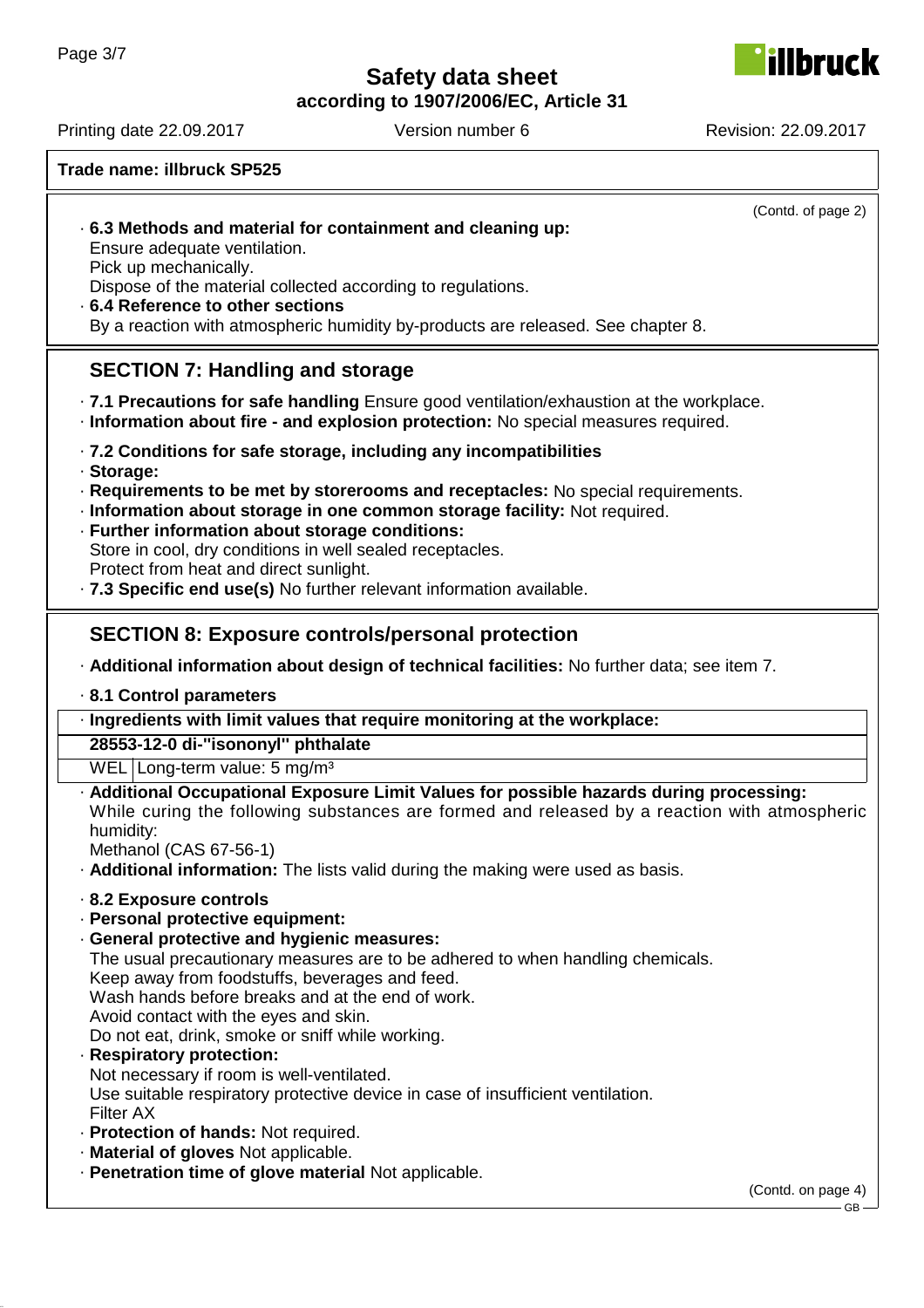**according to 1907/2006/EC, Article 31**



(Contd. of page 3)

Printing date 22.09.2017 Version number 6 Revision: 22.09.2017

**Trade name: illbruck SP525**

· **Eye protection:** Safety glasses

· **Body protection:** Protective work clothing

## **SECTION 9: Physical and chemical properties**

| . 9.1 Information on basic physical and chemical properties<br>· General Information |                                               |  |  |  |  |
|--------------------------------------------------------------------------------------|-----------------------------------------------|--|--|--|--|
| · Appearance:                                                                        |                                               |  |  |  |  |
| Form:                                                                                | Pasty                                         |  |  |  |  |
| Colour:                                                                              | According to product specification            |  |  |  |  |
| · Odour:                                                                             | Characteristic                                |  |  |  |  |
| · Melting point/freezing point:                                                      | Undetermined.                                 |  |  |  |  |
| · Initial boiling point and boiling range: Not applicable.                           |                                               |  |  |  |  |
| · Flash point:                                                                       | $>151^{\circ}$ C                              |  |  |  |  |
| · Auto-ignition temperature:                                                         | Product is not selfigniting.                  |  |  |  |  |
| · Explosive properties:                                                              | Product does not present an explosion hazard. |  |  |  |  |
| ⋅ Density at 20°C:                                                                   | 1.6 $g/cm3$                                   |  |  |  |  |
| · Solubility in / Miscibility with                                                   |                                               |  |  |  |  |
| water:                                                                               | Not miscible or difficult to mix.             |  |  |  |  |
| · Solvent content:                                                                   |                                               |  |  |  |  |
| VOC (EU)                                                                             | $1.8$ g/l                                     |  |  |  |  |
| VOC (EC)                                                                             | 0.11%                                         |  |  |  |  |
| · 9.2 Other information                                                              | No further relevant information available.    |  |  |  |  |

## **SECTION 10: Stability and reactivity**

· **10.1 Reactivity** No further relevant information available.

· **10.2 Chemical stability**

· **Thermal decomposition / conditions to be avoided:** No decomposition if used according to specifications.

- · **10.3 Possibility of hazardous reactions** No dangerous reactions known.
- · **10.4 Conditions to avoid** No further relevant information available.
- · **10.5 Incompatible materials:** No further relevant information available.
- · **10.6 Hazardous decomposition products:**
- None if stored according to specifications.

Beginning at approx. 150 °C small amounts of formaldehyde are formed by an oxidative decomposition.

## **SECTION 11: Toxicological information**

- · **11.1 Information on toxicological effects**
- · **Acute toxicity** Based on available data, the classification criteria are not met.

(Contd. on page 5) GB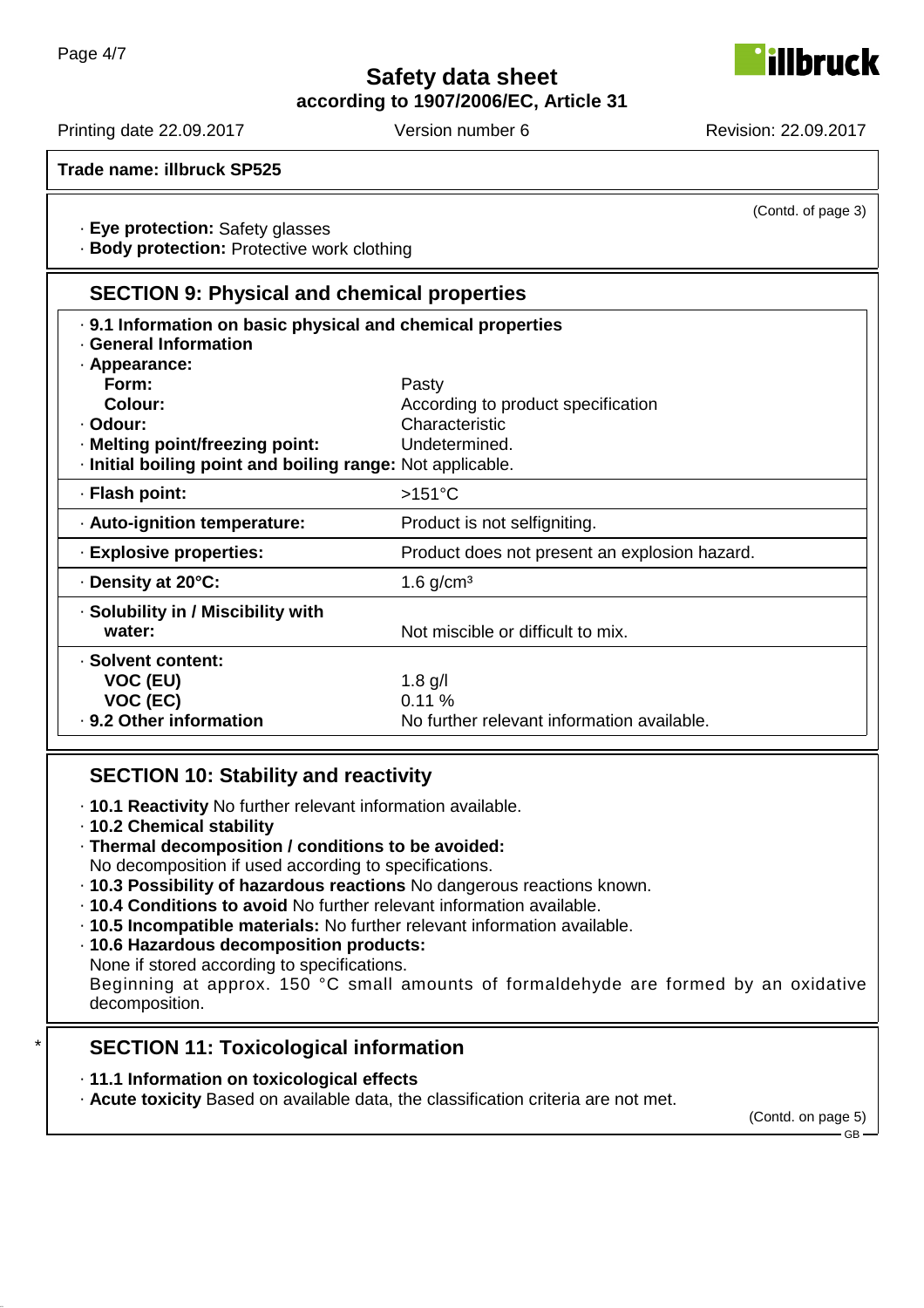**according to 1907/2006/EC, Article 31**

Printing date 22.09.2017 Version number 6 Revision: 22.09.2017

**Trade name: illbruck SP525**

| · LD/LC50 values relevant for classification:     |                                   |                                                                                                                                                                                                                                                                                                                                                                                                                                                                                                                                                                                                                                                                                                                                                                                                                                                                                                                                                             |  |  |  |
|---------------------------------------------------|-----------------------------------|-------------------------------------------------------------------------------------------------------------------------------------------------------------------------------------------------------------------------------------------------------------------------------------------------------------------------------------------------------------------------------------------------------------------------------------------------------------------------------------------------------------------------------------------------------------------------------------------------------------------------------------------------------------------------------------------------------------------------------------------------------------------------------------------------------------------------------------------------------------------------------------------------------------------------------------------------------------|--|--|--|
|                                                   |                                   | 2768-02-7 trimethoxyvinylsilane                                                                                                                                                                                                                                                                                                                                                                                                                                                                                                                                                                                                                                                                                                                                                                                                                                                                                                                             |  |  |  |
| Oral                                              | LD <sub>50</sub>                  | 7,120 mg/kg (rat)                                                                                                                                                                                                                                                                                                                                                                                                                                                                                                                                                                                                                                                                                                                                                                                                                                                                                                                                           |  |  |  |
| Dermal                                            | LD50                              | 3,540 mg/kg (rabbit)                                                                                                                                                                                                                                                                                                                                                                                                                                                                                                                                                                                                                                                                                                                                                                                                                                                                                                                                        |  |  |  |
|                                                   |                                   | Inhalative $ LC50/4 h 16.8 mg/L$ (rat)                                                                                                                                                                                                                                                                                                                                                                                                                                                                                                                                                                                                                                                                                                                                                                                                                                                                                                                      |  |  |  |
| · Primary irritant effect:                        |                                   | · Skin corrosion/irritation Based on available data, the classification criteria are not met.<br>· Serious eye damage/irritation Based on available data, the classification criteria are not met.<br>Respiratory or skin sensitisation Based on available data, the classification criteria are not met.<br>· CMR effects (carcinogenity, mutagenicity and toxicity for reproduction)<br>. Germ cell mutagenicity Based on available data, the classification criteria are not met.<br>· Carcinogenicity Based on available data, the classification criteria are not met.<br>· Reproductive toxicity Based on available data, the classification criteria are not met.<br>· STOT-single exposure Based on available data, the classification criteria are not met.<br>· STOT-repeated exposure Based on available data, the classification criteria are not met.<br>. Aspiration hazard Based on available data, the classification criteria are not met. |  |  |  |
| $\cdot$ 12.1 Toxicity                             |                                   | <b>SECTION 12: Ecological information</b>                                                                                                                                                                                                                                                                                                                                                                                                                                                                                                                                                                                                                                                                                                                                                                                                                                                                                                                   |  |  |  |
| · PBT: Not applicable.<br>· vPvB: Not applicable. |                                   | . Aquatic toxicity: No further relevant information available.<br>. 12.2 Persistence and degradability No further relevant information available.<br>. Other information: The product is not biodegradable.<br>· 12.3 Bioaccumulative potential No further relevant information available.<br>. 12.4 Mobility in soil No further relevant information available.<br>· 12.5 Results of PBT and vPvB assessment<br>. 12.6 Other adverse effects No further relevant information available.                                                                                                                                                                                                                                                                                                                                                                                                                                                                    |  |  |  |
|                                                   |                                   | <b>SECTION 13: Disposal considerations</b>                                                                                                                                                                                                                                                                                                                                                                                                                                                                                                                                                                                                                                                                                                                                                                                                                                                                                                                  |  |  |  |
| · Recommendation<br>product.                      | regulations of local authorities. | · 13.1 Waste treatment methods<br>Uncured product may not be disposed of together with household waste and may not reach sewage<br>system. To dispose of, open product containers and let them stand in open air until the reaction is<br>finished totally (means there is no more smell). After that, waste can be disposed of as the cured<br>Cured product can be deposited together with domestic waste. Observe the specific related                                                                                                                                                                                                                                                                                                                                                                                                                                                                                                                   |  |  |  |
|                                                   |                                   | · Waste disposal key: UK (WM3) : n/a                                                                                                                                                                                                                                                                                                                                                                                                                                                                                                                                                                                                                                                                                                                                                                                                                                                                                                                        |  |  |  |
| · European waste catalogue                        |                                   | 08 04 09* waste adhesives and sealants containing organic solvents or other hazardous substances                                                                                                                                                                                                                                                                                                                                                                                                                                                                                                                                                                                                                                                                                                                                                                                                                                                            |  |  |  |

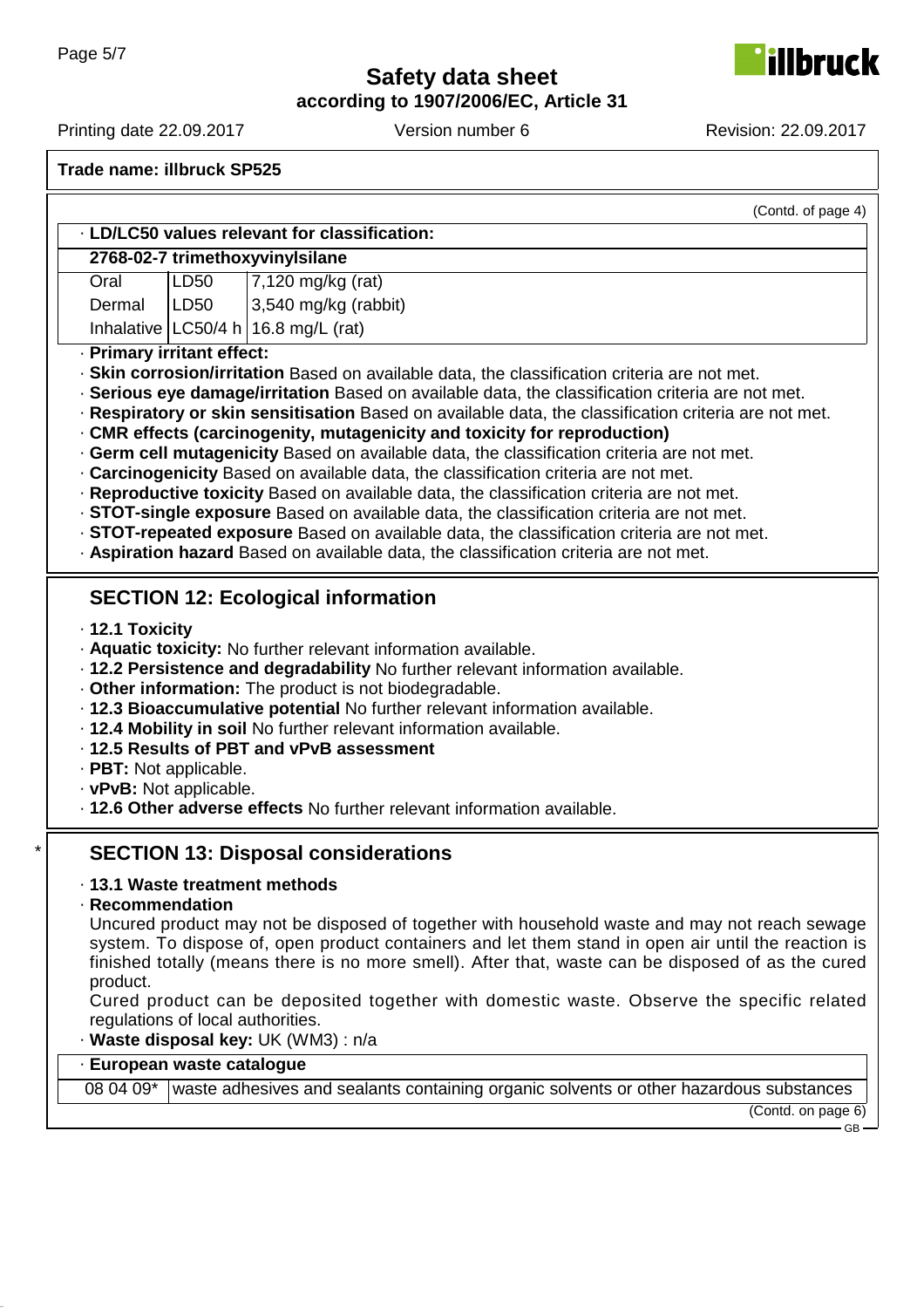**according to 1907/2006/EC, Article 31**

Printing date 22.09.2017 Version number 6 Revision: 22.09.2017

### **Trade name: illbruck SP525**

(Contd. of page 5)

illbruck

#### · **Uncleaned packaging:**

· **Recommendation:**

Empty packages totally (without drops or grains, cleaned with a spatula). Under observation of the relevant local respectively national regulations re-use or recycling is preferred.

| <b>SECTION 14: Transport information</b>                                            |                 |
|-------------------------------------------------------------------------------------|-----------------|
| $\cdot$ 14.1 UN-Number<br>· ADR, ADN, IMDG, IATA                                    | Void            |
| .14.2 UN proper shipping name<br>· ADR, ADN, IMDG, IATA                             | Void            |
| · 14.3 Transport hazard class(es)                                                   |                 |
| · ADR, ADN, IMDG, IATA<br>· Class                                                   | Void            |
| ⋅ 14.4 Packing group<br>· ADR, IMDG, IATA                                           | Void            |
| · 14.5 Environmental hazards:<br>· Marine pollutant:                                | No.             |
| 14.6 Special precautions for user                                                   | Not applicable. |
| . 14.7 Transport in bulk according to Annex II of<br><b>Marpol and the IBC Code</b> | Not applicable. |
| · UN "Model Regulation":                                                            | Void            |

## **SECTION 15: Regulatory information**

· **15.1 Safety, health and environmental regulations/legislation specific for the substance or mixture**

"CLP" Regulation (EC) No 1272/2008 (OJ L 353, 31.12.2008, p.1). "REACH" Regulation (EC) No 1907/2006 (OJ L 396, 30.12.2006, p.1, with subsequent amendments). COMMISSION REGULATION (EU) 2015/830 of 28 May 2015. HSE EH40/2005 Workplace Exposure Limits (as amended)

· **REGULATION (EC) No 1907/2006 ANNEX XVII** Conditions of restriction: 52a

- · **National regulations:**
- · **Additional classification according to Decree on Hazardous Materials, Annex II:** No further relevant information available.
- · **Information about limitation of use:** No further relevant information available.
- · **Other regulations, limitations and prohibitive regulations**
- · **Substances of very high concern (SVHC) according to REACH, Article 57** Not applicable.
- · **15.2 Chemical safety assessment:** A Chemical Safety Assessment has not been carried out.

(Contd. on page 7)

GB